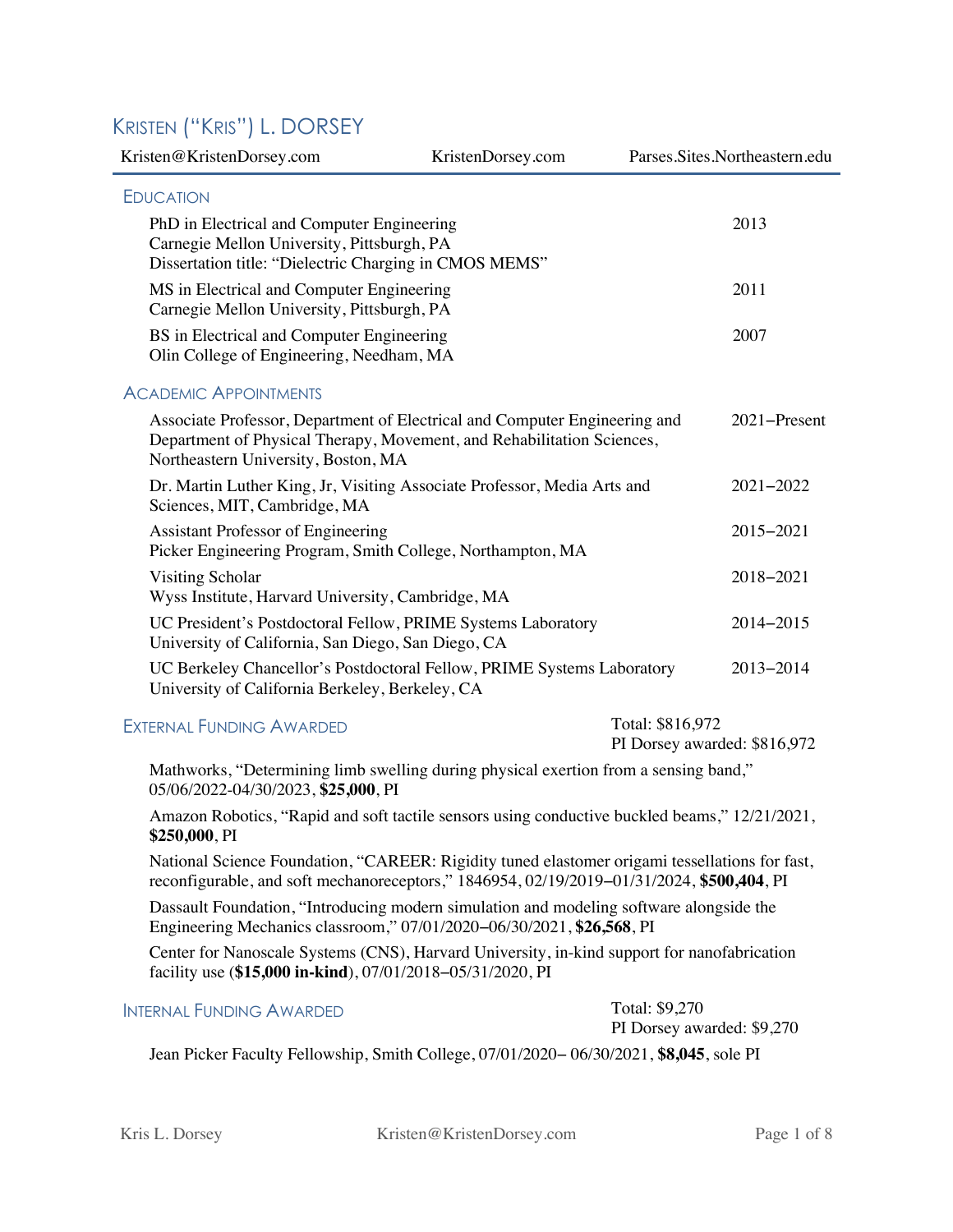Jean Picker Faculty Fellowship, Smith College, 07/01/2019− 06/30/2019, (teaching release) Design Thinking Curriculum Grant, Smith College, 07/01/2017−06/30/2018, **\$1,225**, sole PI

### FELLOWSHIPS, HONORS, AND AWARDS

| Dr. Martin Luther King, Jr. Fellowship, Massachusetts Institute Technology                                     | 2021       |
|----------------------------------------------------------------------------------------------------------------|------------|
| Presidential Award for Mentoring, Smith College                                                                | 2021       |
| Jean Picker Faculty Fellowship, Smith College                                                                  | 2018, 2020 |
| Center for Nanoscale Systems (CNS) Scholar, Harvard University                                                 | 2018       |
| Angel G. Jordan Award for Academic Excellence and Service to the ECE<br>Department, Carnegie Mellon University | 2014       |
| Univ. of California President's Postdoctoral Fellowship, UC San Diego                                          | 2014       |
| Univ. of California Chancellor's Postdoctoral Fellowship, UC Berkeley                                          | 2013       |
| Neil and Jo Bushnell Fellowship in Engineering, Carnegie Mellon University                                     | 2012       |
| <b>GEM PhD Engineering Fellowship</b>                                                                          | 2008       |

#### JOURNAL ARTICLES \*ugrad author

- J9 K.L. Dorsey, H. Huang\*, and Y. Wen\*, "Origami-patterned capacitor with programmed strain sensitivity," *Multifunctional Materials*, vol. 5, no. 2, 2022.
- J8 K.L. Dorsey, S.F. Roberts, J. Forman, and H. Ishii, "Analysis of Defextiles: a 3D printed textile towards garments and accessories," *J. Micromech. Microeng.,* vol. 32, no 3, 2022. (JMM Emerging Leaders special collection)
- J7 K.L. Dorsey, "Electronics-free soft robot has a nice ring to it," *Sci. Robot*. **7**, eabg5812, 2022. (Focus article)
- J6 K.L. Dorsey and N. Lazarus, "Lifetime of liquid metal wires for stretchable platforms," *Adv. Mat. Technol.*, no. 4, vol. 6, 2021.
- J5 O.A. Araromi, M.A. Graule, <u>K.L. Dorsey</u>, S. Castellanos, J.R. Foster, W.H. Hsu, J.J. Vlassak, W.H. Hsu, A.E. Passy, J.J. Vlassak, J.C. Weaver, C.J. Walsh, R.J. Wood, "Ultrasensitive and resilient compliant strain gauges for soft machines," *Nature*, no. 587, pp. 219– 224, 2020.
- J4 K.L. Dorsey, M. Cao\*, G.A. Slipher, and N. Lazarus, "Mechanical isolation and temperature compensation in soft elastomer components," *IEEE J. Sensors*, vol. 18, no. 18, 2018.
- J3 D.A. Rolfe, K.L. Dorsey, J.C. Cheng, and A.P. Pisano, "A surface acoustic resonator with template-patterned interdigitated fingers," *Sens. Act. A: Phys.*, vol. 248, pp. 73-77, 2016.
- J2 K.L. Dorsey and A.P. Pisano, "Stability and Control of a Metal Oxide Gas Sensor Under Air Flow," *IEEE J. Sensors*, vol. 16, no. 3, 2016.
- J1 K.L. Dorsey, S.S. Bedair, and G.K. Fedder, "Gas chemical sensitivity of a CMOS MEMS cantilever functionalized by evaporative assembly," *J. Micromech. Microeng.*, vol. 24, no. 7, 2014.

#### UNDER REVIEW

K.A. Kim, F.S. Bagci, and K.L. Dorsey, "Design Considerations for Photovoltaic Energy Harvesting in Wearable Devices," (under review).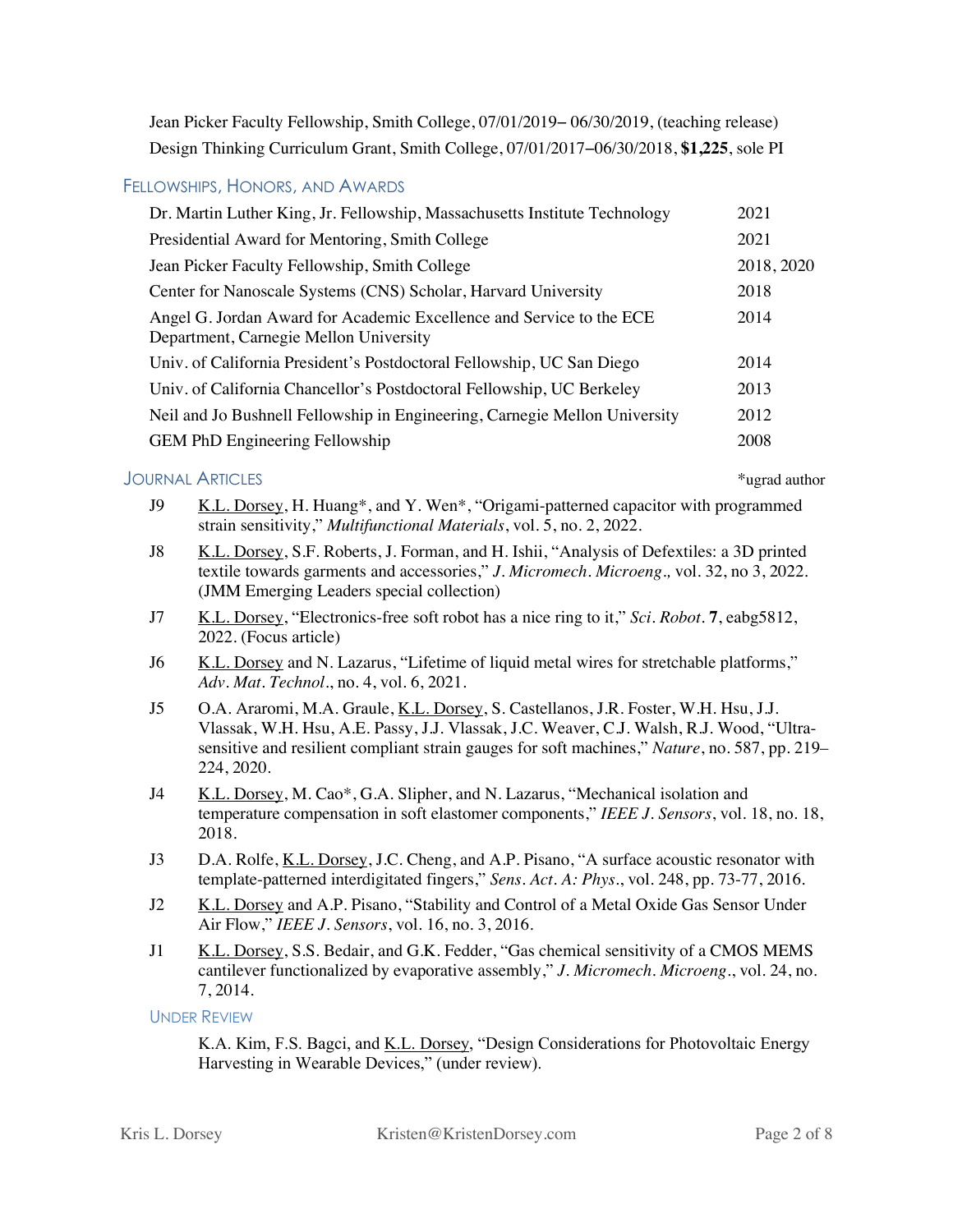(B) 2-page abstract review (C) Other

- C12 K.L. Dorsey, J. Forman, S. Roberts, and H. Ishii, "Mechanical sensing in 3D-printed wearable devices using under-extruded conductive filament," Hilton Head Workshop, Hilton Head Island, USA, 2022 (to appear). (B)
- C11 N. Hanson, H. Hochsztein, A. Vaidya, J. Willick, K.L. Dorsey, T. Padır, "In-Hand Object Recognition with Innervated Fiber Optic Spectroscopy for Soft Grippers," IEEE RoboSoft, 2022. (A)
- C10 K.L. Dorsey, "Reconfigurable Soft Capacitor with Variable Stiffness Ring," in Proc. IEEE RoboSoft Conf., Seoul, Korea, 2019. (A)
- C9 K.L. Dorsey, M. Cao\*, and N. Lazarus, "Mechanical Isolation Structures for Soft Elastomer Components," in Proc. IEEE Sensors Conf., Glasgow, UK, 2017. (B)
- C8 N. Terasaki, K. L. Dorsey, M. Makihata, and A.P. Pisano, "Micro printing using microfluidics for printed biodegradable devices in trillion sensing," in ECS Trans., 2017. (C)
- C7 D.A. Rolfe, K.L. Dorsey, and A.P. Pisano, "A model to guide template-based nanoparticle printing development," in Proc. ASME Intl. Conf. on Nanochannels, Microchannels, and Minichannels, San Francisco, USA, 2015. (A)
- C6 M.M. Makihata, B.Eovino, X. Jiang, A. Toor, K.L. Dorsey, and A.P. Pisano, "Non-invasive and remote pipeline rehabilitation technology using reactive and magnetic particles," ACSE Pipelines Conf., Baltimore, USA, 2015. (C)
- C5 K.L. Dorsey, D.A. Rolfe, G.D. Hoople, and A.P. Pisano, "Functionalized micromolded nanoparticles towards gas sensor arrays," IEEE Sens. Conf., Valencia, Spain, 2014. (B)
- C4 K.L. Dorsey, J.R. Herr, and A.P. Pisano, "Sensor selection for outdoor air quality monitoring," in Proc. Next-Generation Robots and Systems SPIE Sensing Technology+Applications Conf., Baltimore, USA, 2014. (C)
- C3 K.L. Dorsey and G.K. Fedder, "A test structure to inform the effects of dielectric charging on CMOS MEMS inertial sensors," in Proc. IEEE Microelectromechanical Systems Conf., Paris, France, 2012. (B)
- C2 K.L. Dorsey and G.K. Fedder, "A Frenkel-Poole model of dielectric charging in CMOS MEMS," in Proc. Solid State Sensors, Actuators, and Microsystems Conf., Beijing, China, 2011. (B)
- C1 K.L. Dorsey and G.K. Fedder, "Dielectric charging effects in electrostatically actuated CMOS MEMS resonators," in Proc. IEEE Sensors Conf., Kona, USA, 2010. (B)

### CONFERENCE AND WORKSHOP PRESENTATIONS (SINCE 2018)

| "Mechanical sensing in 3D-printed wearable devices using under-extruded                                                               | 2022 |
|---------------------------------------------------------------------------------------------------------------------------------------|------|
| conductive filament," Hilton Head Workshop, Hilton Head Island, USA                                                                   |      |
| "A Tunable, 3D Printed "Textile" for Soft or Wearable Robots," Leveraging<br>advancements in smart materials science workshop at ICRA | 2022 |
| "An origami-patterned, flexible pressure sensor fabricated with vacuum forming,"                                                      | 2019 |
| Materials Research Society Fall Meeting, Boston, USA                                                                                  |      |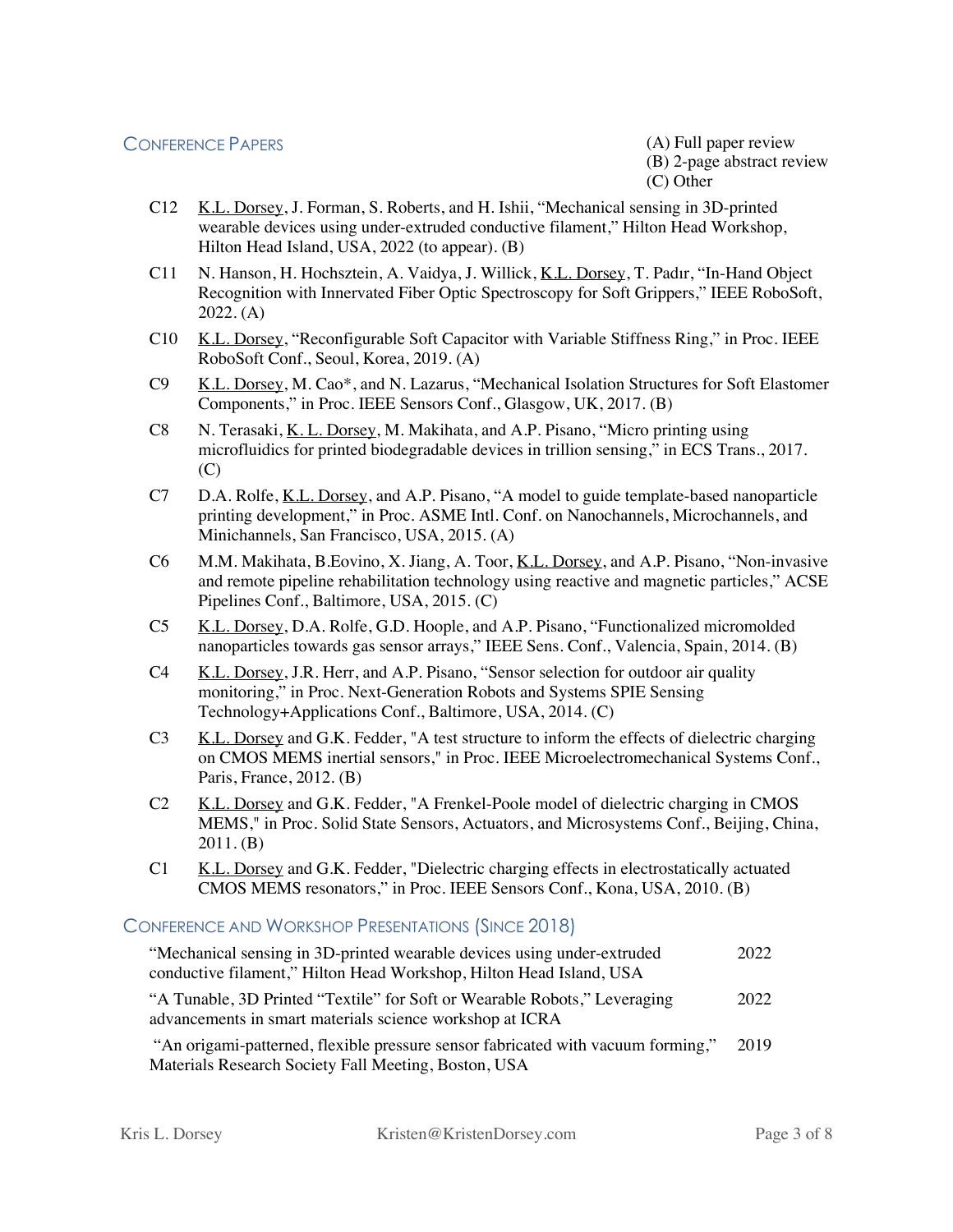| "Reconfigurable soft capacitor with variable stiffness ring," IEEE RoboSoft       | 2019 |
|-----------------------------------------------------------------------------------|------|
| Conference, Seoul, Korea                                                          |      |
| "Reconfigurable soft capacitor," Southwestern Robotics Symposium, Tempe, USA      | 2019 |
| "A strain isolated capacitor in a hyper-elastic substrate," Academic and Research | 2018 |
| Leadership Network Faculty Development Symposium, Pittsburgh, USA                 |      |

## INVITED SEMINARS AND COLLOQUIA (SINCE 2018)

| "Origami for tunable soft sensors and actuators," Robotic Materials for Advanced<br>Machine Intelligence Symposium, Materials Research Society Spring Meeting                                               | 2022 |
|-------------------------------------------------------------------------------------------------------------------------------------------------------------------------------------------------------------|------|
| "From Dielectric Charging to Soft Sensors," Stanford University                                                                                                                                             | 2022 |
| "Sensing and active compression challenges for monitoring persistent edema,"<br>University of California San Diego CSE Robotics Seminar                                                                     | 2022 |
| "Design and applications of tunable, soft mechanical sensors," Cornell ECE<br>Colloquium                                                                                                                    | 2022 |
| "The Future is Flexible," Massachusetts Institute of Technology ICEO                                                                                                                                        | 2022 |
| "Challenges and opportunities in designing tunable, soft mechanical sensors,"<br><b>UMass Amherst Robotics Seminar Series</b>                                                                               | 2021 |
| "It's a bit of a stretch," Engineering Department Seminar, Hope College                                                                                                                                     | 2021 |
| "Reconfigurable Sensing," Expert Panelist, NSF-NIH Smart Health Principal<br>Investigators meeting                                                                                                          | 2021 |
| "Challenges and opportunities in designing tunable, soft mechanical sensors,"<br>Toyota Research Institute                                                                                                  | 2021 |
| "Challenges and opportunities in designing tunable, soft mechanical sensors",<br>Robotics Institute/Mechanical Engineering/Electrical and Computer Engineering<br>joint seminar, Carnegie Mellon University | 2021 |
| "Challenges and opportunities in designing tunable, soft mechanical sensors,"<br>Robotics Engineering Colloquium, Worcester Polytechnic Institute                                                           | 2021 |
| "Challenges and opportunities in designing tunable, soft mechanical sensors,"<br>Electrical and Computer Engineering Seminar, Northeastern University                                                       | 2021 |
| "Soft, shape, sense," Department of Mechanical Engineering, Johns Hopkins<br>University                                                                                                                     | 2020 |
| "Soft, shape, sense," Department of Mechanical and Materials Engineering,<br>Florida International University                                                                                               | 2020 |
| "Soft, shape, sense," Sung, Yang, and Kod* Labs, University of Pennsylvania                                                                                                                                 | 2020 |
| "Soft, shape, sense," Electrical and Computer Engineering department, Duke<br>University                                                                                                                    | 2020 |
| "Soft, shape, sense," Safer-at-home Seminar Series: Materials Science and<br>Engineering Virtual Research and Networking, NC State University                                                               | 2020 |
| "What's hard about soft sensors?" Electrical and Computer Engineering<br>Colloquium, Tufts University                                                                                                       | 2019 |
| "It's a bit of a stretch: selective, flexible mechanical sensors," Mechanical<br>Engineering Seminar, University of Connecticut, Storrs                                                                     | 2019 |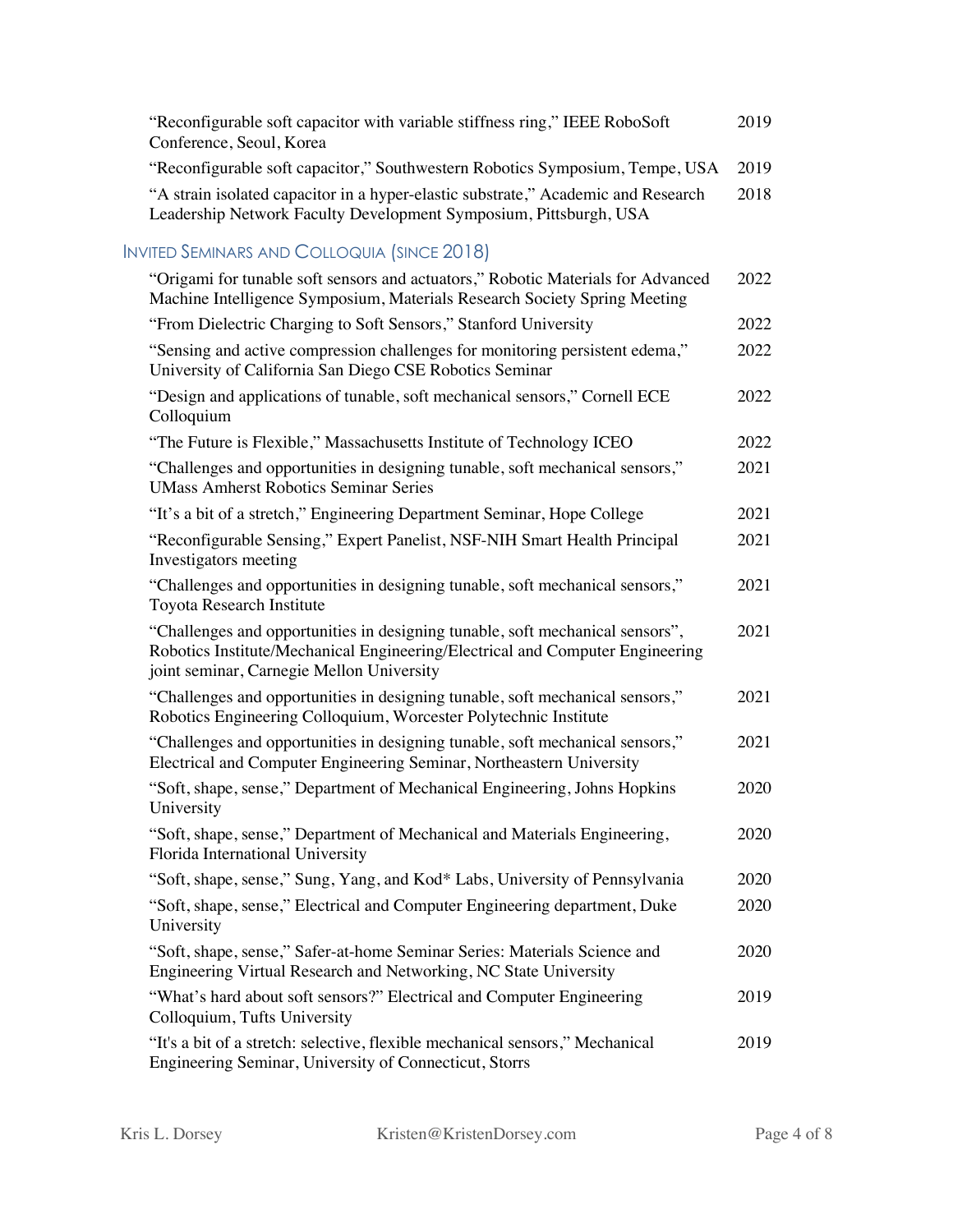| "It's a bit of a stretch: selective, flexible mechanical sensors," joint ME/ECBE/CS<br>Seminar, Union College         | 2019 |
|-----------------------------------------------------------------------------------------------------------------------|------|
| "It's a bit of a stretch: selective, flexible mechanical sensors," Physics Seminar,<br>Mount Holyoke College          | 2019 |
| "What's hard about soft sensors?" MOSIS Distinguished Lecturer Seminar,<br>University of Connecticut, Storrs          | 2019 |
| "What's hard about soft sensors?" Valve, L.L.C., Bellevue, WA                                                         | 2019 |
| "What's hard about soft sensors?" Sigma Xi, Smith College                                                             | 2018 |
| "Strain isolation in elastomer-based capacitors," National Institute of Standards<br>and Technology, Gaithersburg, MD | 2018 |

#### PATENTS

US 9,150,402, "MEMS Devices Utilizing a Thick Metal Layer of an Interconnect Metal Film Stack," R. Mahameed, K.L. Dorsey, M.O. Abdelmejeed, M. Abdelmoneum, 2015

#### PROFESSIONAL LEADERSHIP POSITIONS

| Editorial Board Member, IOP Multifunctional Materials journal                                                                                   | 2022–Present  |
|-------------------------------------------------------------------------------------------------------------------------------------------------|---------------|
| Boston Regional Leader, Black in Robotics                                                                                                       | 2021–Present  |
| Early Career Researcher Board Member, IOP Multifunctional Materials journal                                                                     | $2021 - 2022$ |
| Symposium Co-organizer, "From Actuators and Energy Harvesting Storage<br>Systems to Living Machines," Materials Research Society Spring Meeting | $2021 - 2022$ |
| Workshop Organizer, Undergraduate Soft Robotics Research Workshop, IEEE<br>Robosoft                                                             | 2021          |
| CHNICAL PROGRAM COMMITTEE SERVICE                                                                                                               |               |
|                                                                                                                                                 |               |

#### TECHNICAL PROGRAM COMMITTEE SERVICE

| Technical Program Sub-Committee Leader, Hilton Head Solid-State Sensors, | 2022 |
|--------------------------------------------------------------------------|------|
| Actuators, and Microsystems Workshop                                     |      |
| Technical Program Committee Member, Transducers Conference               | 2021 |
| Technical Program Committee Member, Hilton Head Solid-State Sensors,     | 2020 |
| Actuators, and Microsystems Workshop                                     |      |

#### OTHER CONFERENCE AND JOURNAL REVIEW SERVICE

Ad-hoc reviewer for *Science Robotics, IEEE Robotics and Automation Letters, IEEE Sensors Journal, Science Advances*

Ad-hoc reviewer for IEEE RoboSoft Conference, IEEE Sensors Conference

### PANEL AND GRANT PROPOSAL REVIEW SERVICE

Panel reviewer, National Science Foundation Study section reviewer, National Institute of Health Ad-hoc reviewer, National Science Foundation

#### PROFESSIONAL MEMBERSHIPS

Senior Member, IEEE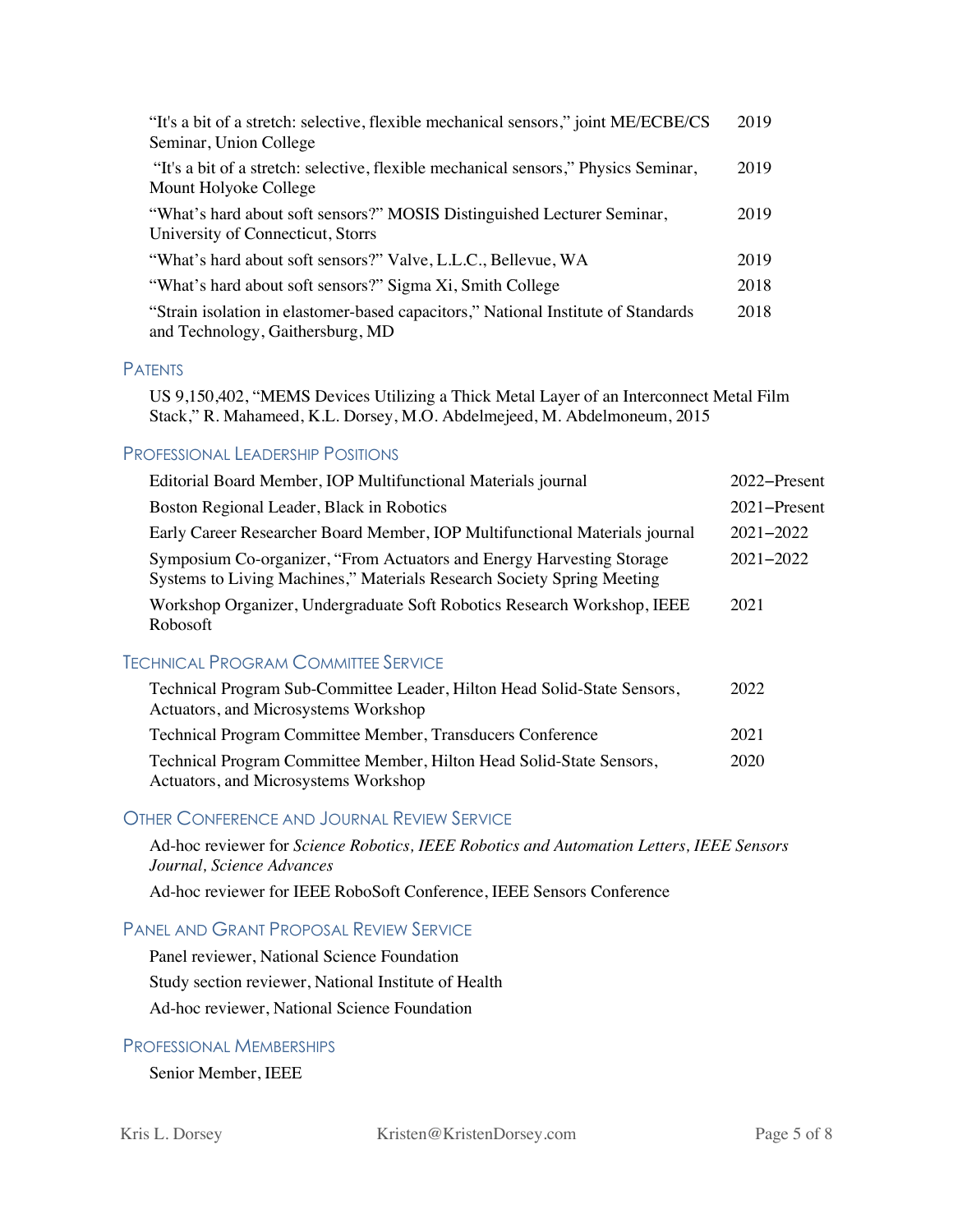Member, National Society of Black Engineers Member, Materials Research Society

### INDUSTRY EXPERIENCE Graduate Intern Technical, Intel Corporation, Hillsboro, OR 2012 Engineering Intern, Lexmark, Inc., Lexington, KY 2007 TEACHING RECORD EGR 390: Introduction to Mechatronics, Smith College I21 EGR 324: Fundamentals of Microelectronics, Smith College F20, F17 EGR 323: Introduction to MEMS, Smith College F19, F16, S16 EGR 220/220L: Electric Circuit Theory and Lab, Smith College S21, S20, S19, S18, S17, F15 EGR 100: Engineering for Everyone: Bits, 'Bots, and Thoughts, Smith College F19, F17, S16 INVITED TEACHING PEDAGOGY AND INCLUSITIVITY TALKS Panelist, "Inclusion and Equity in Group Work," Teaching Arts Lecture, Smith College 2021 Guest lecturer, "A Potential Future for Robotics," Technophilia/Technoskepticism, Kahn Liberal Arts Institute, Smith College 2021 Panelist, "Identity in Academia," Inclusion in Action: Day of Learning, Smith College 2019 Panelist, "Effective Grading Practices," Teaching Arts Lecture, Smith College 2018 UNDERGRADUATE THESIS COMMITTEE SERVICE Total: 9 students <sup>1</sup> advisor <sup>2</sup> reader Smith College Honors Thesis (4 credits): Halle Brown<sup>2</sup>, Hayley Markos<sup>1</sup>, Yuhan Wen<sup>1</sup>, Sara Kacmoli<sup>1</sup> ,Sara Loric<sup>2</sup>, Xi Jiang<sup>2</sup> Smith College Honors Thesis Extension (1 credit): Meng Cao<sup>2</sup>, Becky Shen<sup>2</sup> Smith College Senior Thesis: Alysha de Silva<sup>1</sup> UNDERGRADUATE RESEARCH SUPERVISED Total: 23 students <sup>a</sup> indep study <sup>b</sup> summer <sup>c</sup> other Musheera Khandakerab , Hamza Iqbala Mealaktey Sokb Ash Wuab 2021−2022 Wasila Yussif<sup>a</sup>, Kirsten Appell<sup>a</sup>, Theo Tefera<sup>a</sup>, Malaika Kironde<sup>a</sup>, Piper MacDonald<sup>a</sup>, Molly Loughney<sup>a</sup>, Nana Ansah<sup>a</sup>, Rachael Shannon<sup>a</sup>, Linnea Finkle<sup>a</sup>, Mealaktey Sok<sup>a</sup> 2020−2021 Wasila Yussif <sup>a b</sup>, Yuhan Wen<sup>b</sup>, Jody Huang<sup>c</sup> 2019−2020 Meng Cao<sup>a b</sup>, Mariel Jones<sup>a</sup>, Becky Shen<sup>a</sup>, Yuhan Wen <sup>a b</sup> 2018–2019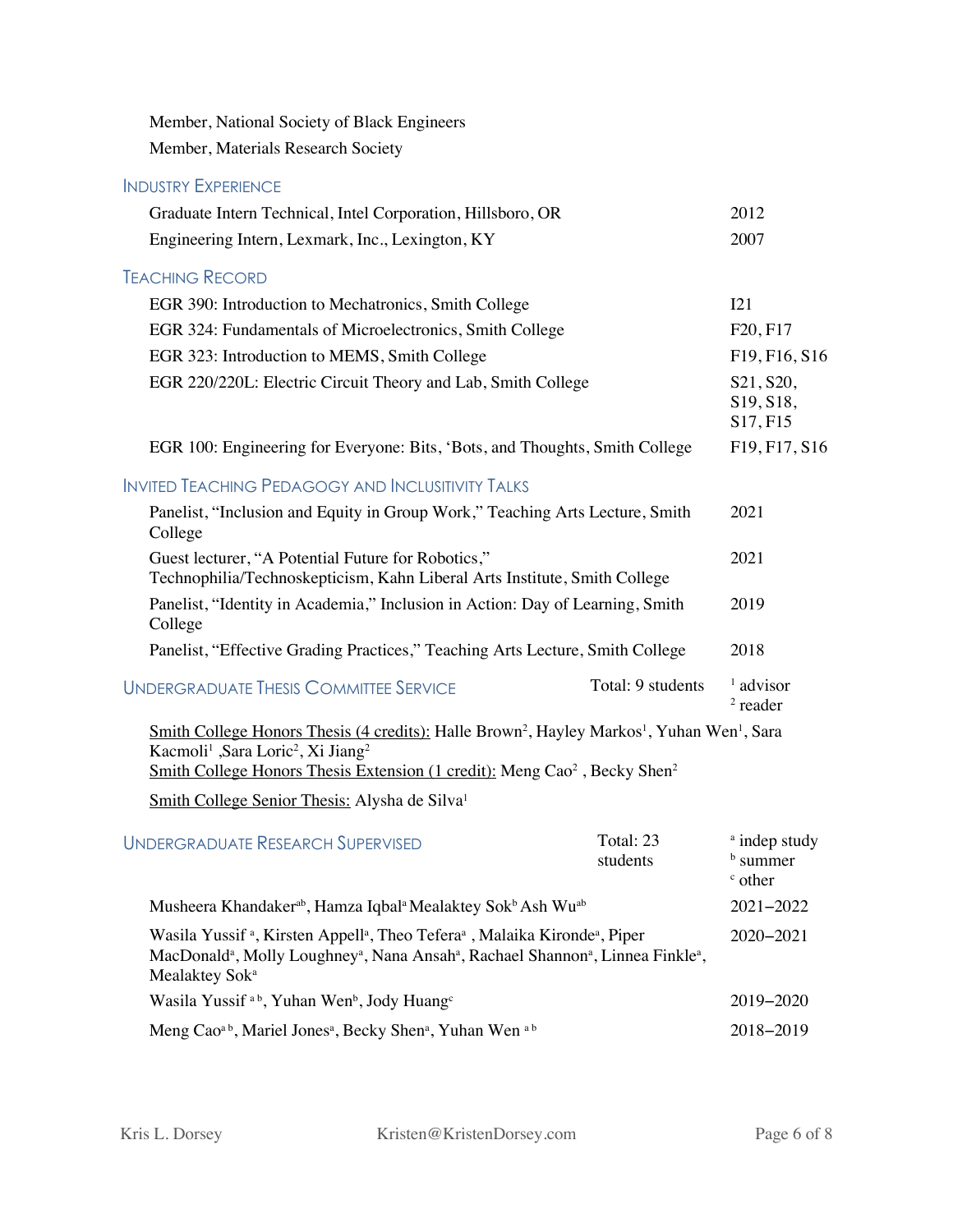| Eli Boahen <sup>a b</sup> , Meng Cao <sup>a b</sup> , Jody Huang <sup>a</sup> , Dan Lin <sup>a</sup> , Jiaao Lu <sup>a</sup> , Becky Shen <sup>a b</sup> ,<br>Yuhan Wen <sup>a</sup> | 2017–2018     |
|--------------------------------------------------------------------------------------------------------------------------------------------------------------------------------------|---------------|
| Sara Kacmoli <sup>a</sup> , Dan Lin <sup>a</sup> , Jiaao Lu <sup>a</sup>                                                                                                             | 2016–2017     |
| Dan Lin <sup>a</sup>                                                                                                                                                                 | $2015 - 2016$ |

#### PRESENTATIONS BY UNDERGRADUATE STUDENTS

Meng Cao, "Digital signal processing with FPGAs," Honors Thesis Extension Poster Session, Smith College, 2019

Alysha da Silva, "Mechanical and Electrical Response to Fabricated Uniaxial Polymer," Celebrating Collaborations Poster Session, Smith College, 2018

Yuhan Wen and Dan Lin, "Fabrication and Testing of Liquid Metal Switches," Celebrating Collaborations Poster Session, Smith College, 2018

Sara Kacmoli, "Novel intrinsic quantum designs for quantum cascade superluminescent emitters," Honors thesis presentation, Smith College, 2017

Dan Lin, "A testbed for detecting and mimicking finger joint bending," IEEE MIT Undergraduate Research Technology Conference, MIT, 2016

### UNIVERSITY-LEVEL SERVICE

| RISE Awards selection committee, MIT                                                                                                     | 2021-2022 |
|------------------------------------------------------------------------------------------------------------------------------------------|-----------|
| Chair, McKinley Fellowship selection committee, Smith College                                                                            | 2020-2021 |
| Committee member, McKinley Fellowship selection committee, Smith College                                                                 | 2019-2021 |
| Organizer "Applying to Grad school" workshop, Smith College                                                                              | 2016      |
| <b>DEPARTMENT-LEVEL SERVICE</b>                                                                                                          |           |
| Robotics Faculty Representative, EXP Open Office Layout Group                                                                            | 2022      |
| Faculty Search Committee, Northeastern University                                                                                        | 2021-2022 |
| Committee member, Assessments and Standards sub-committee, Picker<br>Engineering Program, Smith College                                  | 2019-2021 |
| Committee member, Equity, Diversity, and Inclusion sub-committee, Picker<br>Engineering Program, Smith College                           | 2019-2021 |
| Faculty coordinator for the Fundamentals of Engineering Exam, Picker<br>Engineering Program, Smith College                               | 2017-2020 |
| Committee member Honors and Awards Sub-committee, Picker Engineering<br>Program, Smith College                                           | 2017-2019 |
| Committee member, Program Assistant Search Committee, Picker Engineering<br>Program, Smith College                                       | 2017      |
| Organizer, "Applying for an engineering summer undergraduate research<br>fellowship" workshop, Picker Engineering Program, Smith College | 2017      |
| Committee member, Brodsky Fund for Engineering Entrepreneurship Committee,<br>Picker Engineering Program, Smith College                  | 2016-2017 |
| Co-organizer, Diversity and Inclusion Charrette, Picker Engineering Program,<br>Smith College                                            | 2016      |